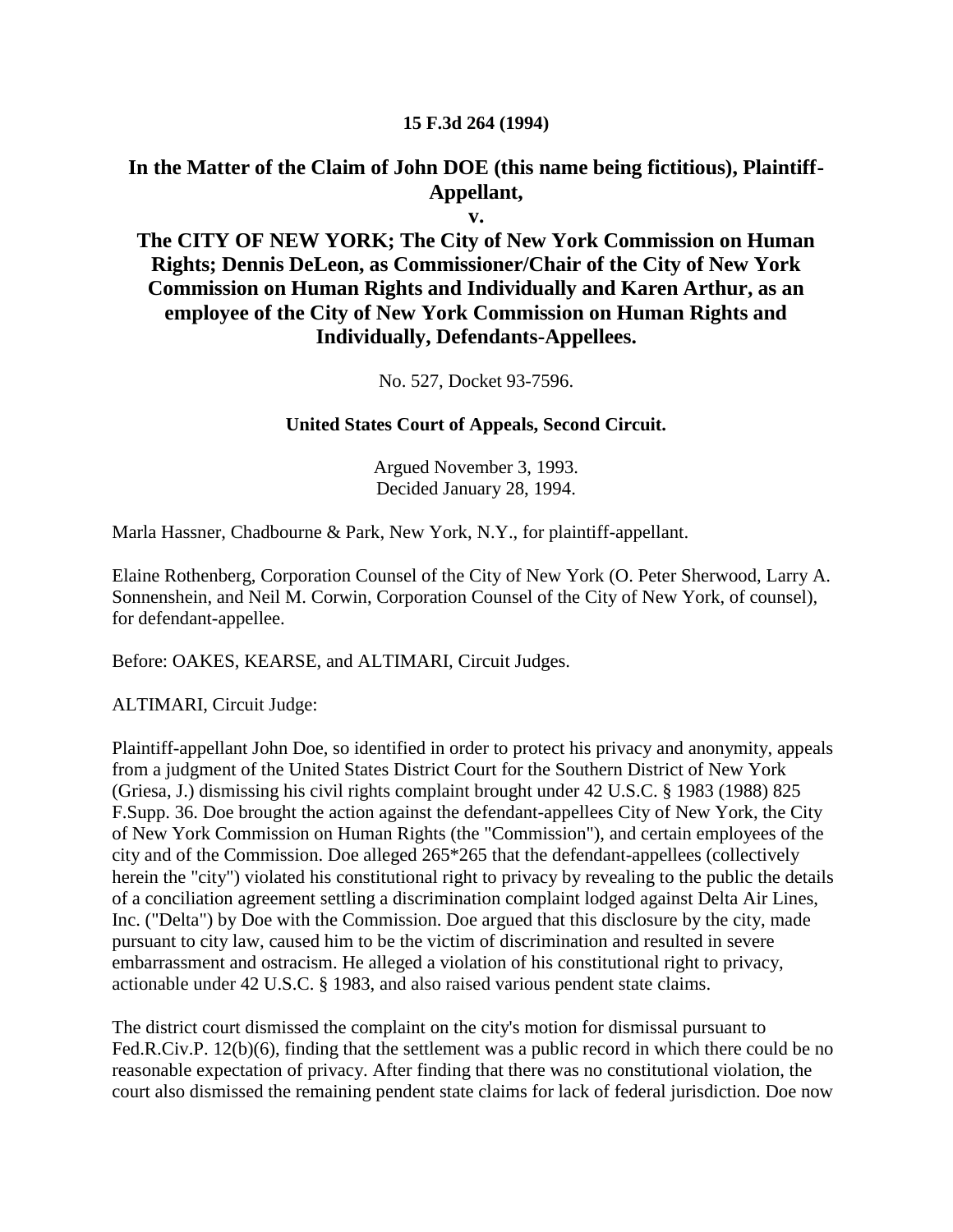appeals, arguing that the district court erred in finding that the settlement was inherently a public record as a matter of law. For the reasons stated below, we agree, and we reverse the judgment of the district court and remand for proceedings consistent with this opinion.

# **BACKGROUND**

In the summer of 1989, Doe learned that he was infected with the Human Immunodeficiency Virus ("HIV"), the virus that eventually causes Acquired Immune Deficiency Syndrome ("AIDS"). According to Doe, his HIV status was an intensely personal matter which he did not share even with his family, his friends, or his colleagues at work for fear of ostracism and discrimination. Also according to Doe, the only people he informed about his condition were his medical doctor, his attorney, and the individuals involved in the prosecution of this lawsuit.

Doe was an employee of Pan American World Airways ("Pan Am") during the time of Pan Am's 1991 bankruptcy and Delta's acquisition of many of Pan Am's services. Doe, along with thousands of other former Pan Am employees, interviewed with Delta for a position. He was not offered one. On February 10, 1992, Doe filed a complaint with the Commission against Delta, charging that Delta had failed to hire him because he was a single gay male and because of Delta's suspicion that Doe was HIV seropositive.

On August 3, 1992, the Commission, Delta, and Doe entered into a "Conciliation Agreement" ("the agreement," "the settlement," or "the Conciliation Agreement") settling Doe's claims against Delta. Pursuant to the terms of the agreement, Delta hired Doe as a customer services agent. The agreement also awarded Doe back pay, seniority privileges, and a monetary settlement. Because of the sensitive nature of Doe's situation, the agreement included the following confidentiality clause:

Except as required by any court or agency or upon the written consent of Doe or his attorney, Delta and the [Commission's Law Enforcement] Bureau agree not to disclose Doe's given name through any oral or written communication which identifies Doe by his given name as the plaintiff in this lawsuit or as a settling party to this Conciliation Agreement to any person that is not a party to or involved with this proceeding.

Despite the above confidentiality clause, on August 6, 1992 the Commission issued a press release disclosing the terms of the Conciliation Agreement, without the knowledge or consent of Doe or Doe's counsel. On August 7 and 8, 1992, various New York newspapers published articles based upon the press release, describing the nature of the settlement. Although the press release did not expressly identify Doe by his given name, Doe alleges that it did contain sufficient information to allow those who knew or worked with Doe to identify him as the individual described in the release. Doe contends that, as a result of the press coverage, his colleagues at Delta became aware of his HIV status, causing him to suffer discrimination and embarrassment at work as well as the emotional manifestation of extreme anxiety.

Doe subsequently commenced the present action under 42 U.S.C. § 1983, alleging that the Commission breached his constitutional right to privacy by non-consensually disclosing 266\*266 his HIV status to the public in the press release. Asserting supplemental jurisdiction, Doe also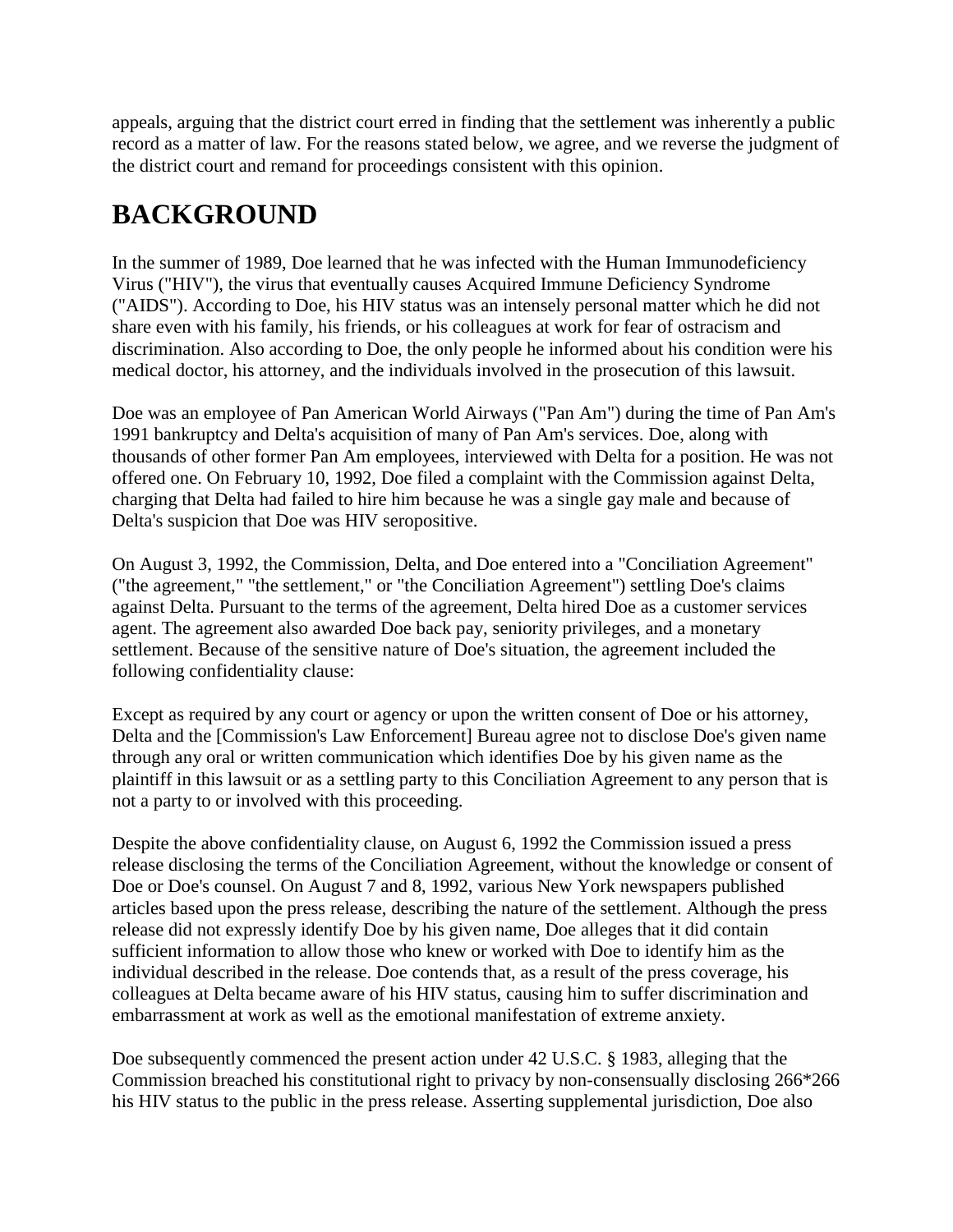claimed, among other things, that the press release breached the terms of the Conciliation Agreement, constituting a breach of contract.

In an opinion dated June 14, 1993, the district court granted the city's motion to dismiss the complaint for failure to state a claim upon which relief could be granted. The court found that Doe's HIV status had been made a matter of public record once Doe filed a complaint with the Commission. The Court cited to the Administrative Code of the City of New York, § 8-115(d) (Cum. Supp.1991) ("Administrative Code"), which provides that "[e]very conciliation agreement shall be made public unless the complainant and respondent agree otherwise and the commission determines that disclosure is not required to further the purposes of this chapter." Based on this provision, the district court further opined:

Plaintiff's proceeding before the Commission and the resulting conciliation agreement would have been a matter of public record but for the non-disclosure provision of the agreement. The constitutional right to privacy does not extend to matters of public record. *See [Cox Broadcasting](http://scholar.google.co.in/scholar_case?case=7693360934058091897&hl=en&as_sdt=2,5&as_vis=1)  Corp. v. Cohn,* [420 U.S. 469, 494-495, 95 S.Ct. 1029, 1045-1047, 43 L.Ed.2d 328 \(1975\);](http://scholar.google.co.in/scholar_case?case=7693360934058091897&hl=en&as_sdt=2,5&as_vis=1) *[Scheetz v. The Morning Call, Inc.,](http://scholar.google.co.in/scholar_case?case=6914152019241574999&hl=en&as_sdt=2,5&as_vis=1)* 946 F.2d 202, 207 (3d Cir.1991). Whatever right of confidentiality plaintiff had came from the contract he entered into with Delta and the Commission, and stems from the contract not the Constitution. There is a difference of view among the parties as to the proper interpretation of the contract. What needs to be litigated here is the issue of contract interpretation [under state law].

Based on the above reasoning, Doe's cause of action under § 1983 was dismissed and the remaining state causes of action were dismissed due to lack of subject matter jurisdiction. Doe now appeals, arguing that the district court erred in finding that his HIV status was a matter of public record.

# **DISCUSSION**

We review the district court's dismissal of the Doe's complaint under Fed.R.Civ.P. 12(b)(6) *de novo. See [Grimes v. Ohio Edison Co.,](http://scholar.google.co.in/scholar_case?case=9026518115397427363&hl=en&as_sdt=2,5&as_vis=1)* 992 F.2d 455, 456 (2d Cir.), *cert. denied,* [\\_\\_\\_ U.S. \\_\\_\\_,](http://scholar.google.co.in/scholar_case?about=9755718745240672975&hl=en&as_sdt=2,5&as_vis=1)  [114 S.Ct. 467, 126 L.Ed.2d 419 \(1993\).](http://scholar.google.co.in/scholar_case?about=9755718745240672975&hl=en&as_sdt=2,5&as_vis=1) On this review, we must "view the pleadings in the light most favorable to, and draw all reasonable inferences in favor of, the non-moving party." *Madonna v. United States,* [878 F.2d 62, 65 \(2d Cir. 1989\).](http://scholar.google.co.in/scholar_case?case=4097462233997826066&hl=en&as_sdt=2,5&as_vis=1) The allegations contained in the complaint must be accepted as true, and the complaint may not be dismissed "unless it appears beyond doubt that the plaintiff can prove no set of facts in support of his claim which would entitle him to relief." *Id.* (quoting *Conley v. Gibson,* [355 U.S. 41, 45-46, 78 S.Ct. 99, 101-02, 2](http://scholar.google.co.in/scholar_case?case=5949222378996838661&hl=en&as_sdt=2,5&as_vis=1)  [L.Ed.2d 80 \(1957\)\)](http://scholar.google.co.in/scholar_case?case=5949222378996838661&hl=en&as_sdt=2,5&as_vis=1). Where the complaint involves a civil rights violation, as it does here, the standard is to be "applied with particular strictness." *Branum v. Clark,* [927 F.2d 698, 705 \(2d](http://scholar.google.co.in/scholar_case?case=11392713746612299140&hl=en&as_sdt=2,5&as_vis=1)  [Cir.1991\)](http://scholar.google.co.in/scholar_case?case=11392713746612299140&hl=en&as_sdt=2,5&as_vis=1) (citations omitted).

The district court essentially found that any right of privacy that Doe possessed was waived by his bringing a claim to the Commission, because city Administrative Code required the public dissemination of all settlements entered pursuant to the Commission's authority. Our inquiry, therefore, centers on two important questions: (1) whether Doe had a constitutional right to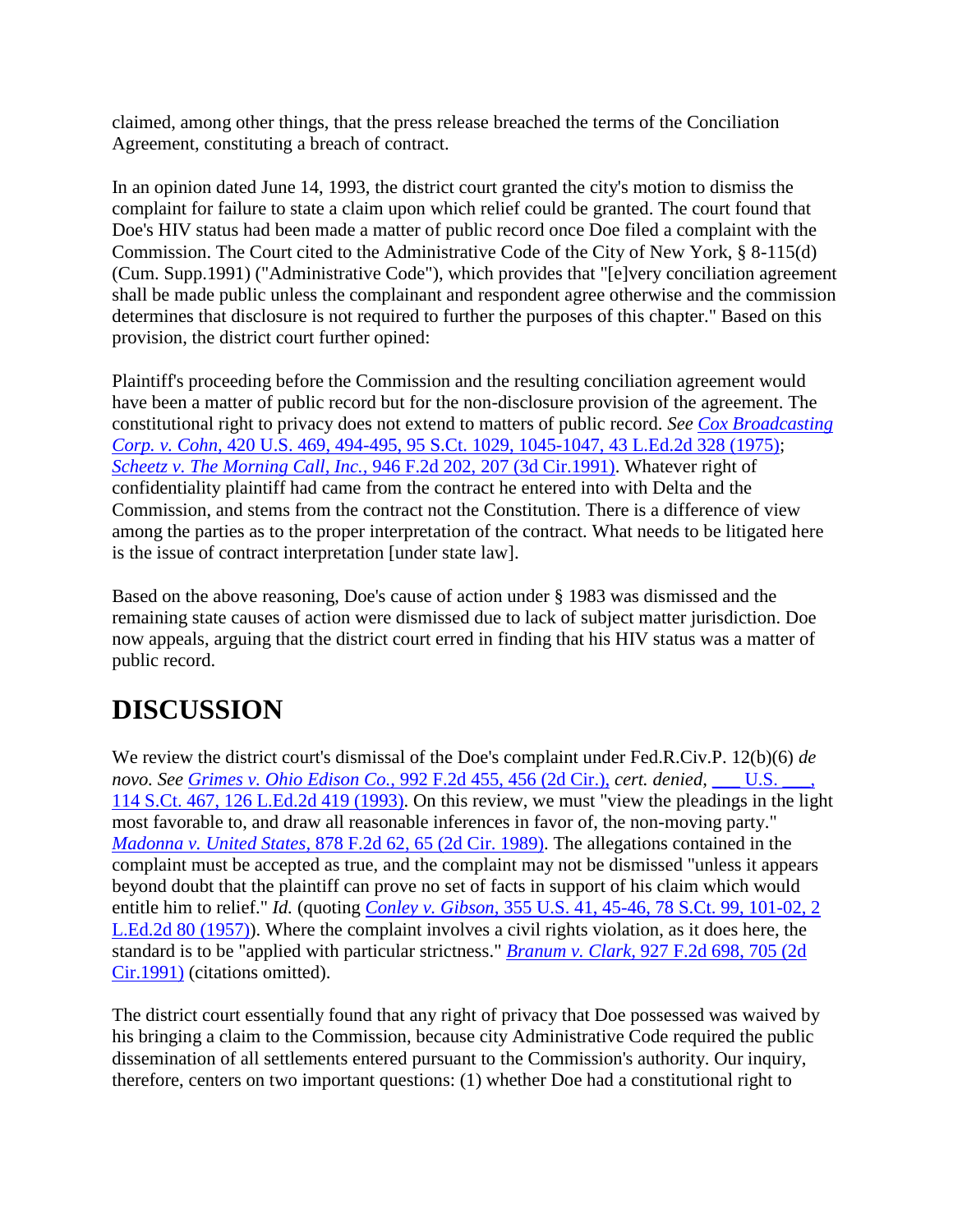privacy in his HIV status; (2) and whether that right was waived by his bringing a discrimination complaint to the Commission, thereby making his HIV status a matter of public record.

### **I.** *Doe's Right to Privacy*

We must first determine whether an individual such as Doe has a constitutional right to privacy in his HIV status. Doe misinterprets the district court's decision to mean that the court found no constitutional right to privacy in such information. In fact, the district court actually held that such a right existed, but that Doe had essentially waived any right to privacy by bringing the action to a public agency bound by law to reveal to the public any conciliation agreements made pursuant to its authority. Similarly, the city does not contend in its brief 267\*267 that there is no right to privacy in one's HIV status; rather, the city simply claims that, as the district court found, Doe's medical condition was a matter of public record under law.

Individuals who are infected with the HIV virus clearly possess a constitutional right to privacy regarding their condition. In *[Whalen](http://scholar.google.co.in/scholar_case?case=7804584928645912923&hl=en&as_sdt=2,5&as_vis=1) v. Roe,* the Supreme Court recognized that there exists in the United States Constitution a right to privacy protecting "the individual interest in avoiding disclosure of personal matters." 429 U.S. 589, 599, 97 S.Ct. 869, 876, 51 L.Ed.2d 64 (1977) ("*[Whalen](http://scholar.google.co.in/scholar_case?case=7804584928645912923&hl=en&as_sdt=2,5&as_vis=1)*"); *see also [Nixon v. Administrator of General Services,](http://scholar.google.co.in/scholar_case?case=11884364268460571560&hl=en&as_sdt=2,5&as_vis=1)* 433 U.S. 425, 457, 97 S.Ct. [2777, 2797, 53 L.Ed.2d 867 \(1977\)](http://scholar.google.co.in/scholar_case?case=11884364268460571560&hl=en&as_sdt=2,5&as_vis=1) (reaffirming existence of right to privacy in personal information); *Olmstead v. United States,* [277 U.S. 438, 478, 48 S.Ct. 564, 572, 72 L.Ed. 944](http://scholar.google.co.in/scholar_case?case=5577544660194763070&hl=en&as_sdt=2,5&as_vis=1)  [\(1928\)](http://scholar.google.co.in/scholar_case?case=5577544660194763070&hl=en&as_sdt=2,5&as_vis=1) (stating that "the right to be let alone" is "the right most valued by civilized men") (Brandeis, *J.,* dissenting). In *Barry v. City of New York,* we applied *[Whalen](http://scholar.google.co.in/scholar_case?case=7804584928645912923&hl=en&as_sdt=2,5&as_vis=1)* and affirmed that the "privacy of personal matters is a protected interest." 712 F.2d 1554, 1559 (2d Cir.), *cert. denied,* 464 U.S. 1017, 104 S.Ct. 548, 78 L.Ed.2d 723 (1983); *see also [Eisenbud v. Suffolk County,](http://scholar.google.co.in/scholar_case?case=1352253291088815231&hl=en&as_sdt=2,5&as_vis=1)* 841 [F.2d 42, 46 \(2d Cir.1988\).](http://scholar.google.co.in/scholar_case?case=1352253291088815231&hl=en&as_sdt=2,5&as_vis=1) There is, therefore, a recognized constitutional right to privacy in personal information.

More precisely, this right to privacy can be characterized as a right to "confidentiality," to distinguish it from the right to autonomy and independence in decision-making for personal matters also recognized in *[Whalen.](http://scholar.google.co.in/scholar_case?case=7804584928645912923&hl=en&as_sdt=2,5&as_vis=1) See* 429 U.S. at 599-600, 97 S.Ct. at 876-77; *Barry,* 712 F.2d at 1559 (discussing the "confidentiality branch of the right to privacy"). This right to confidentiality was recognized in both *Barry* and *Eisenbud* in the context of financial disclosures, but the analysis employed in both is appropriate for the evaluation of a violation of a right to confidentiality regarding other types of personal information, including information relating to the status of one's health. *See Schachter v. Whalen,* [581 F.2d 35, 36-37 \(2d Cir.1978\)](http://scholar.google.co.in/scholar_case?case=7804584928645912923&hl=en&as_sdt=2,5&as_vis=1)  [\(per curiam\)](http://scholar.google.co.in/scholar_case?case=7804584928645912923&hl=en&as_sdt=2,5&as_vis=1) (applying *[Whalen](http://scholar.google.co.in/scholar_case?case=7804584928645912923&hl=en&as_sdt=2,5&as_vis=1)* to similar context of disclosure of medical information, holding that constitutional right not infringed because statute had legitimate public-interest justification and substantial security procedures).

Medical information was the subject of the Third Circuit's opinion in *United States v. Westinghouse Electric Corp.,* which recognized that "[i]nformation about one's body and state of health is matter which the individual is ordinarily entitled to retain within the `private enclave where he may lead a private life.'" 638 F.2d 570, 577 (3d Cir. 1980) (quoting *[United States v.](http://scholar.google.co.in/scholar_case?case=9095586784307505249&hl=en&as_sdt=2,5&as_vis=1)  Grunewald,* [233 F.2d 556, 581-82 \(2d Cir.1956\) \(Frank,](http://scholar.google.co.in/scholar_case?case=9095586784307505249&hl=en&as_sdt=2,5&as_vis=1) *J.,* dissenting) (footnote omitted), *rev'd*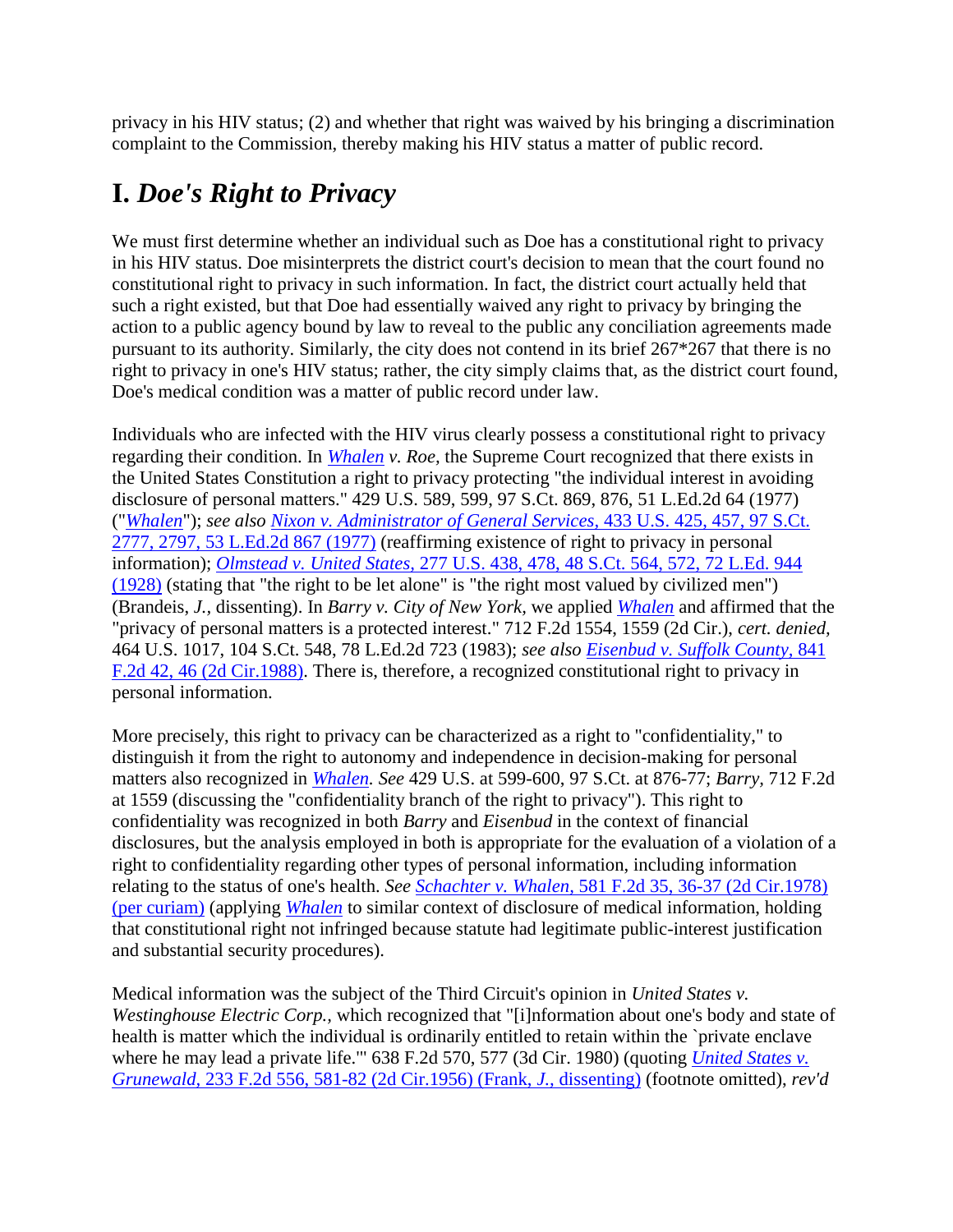[353 U.S. 391, 77 S.Ct. 963, 1 L.Ed.2d 931 \(1957\)\)](http://scholar.google.co.in/scholar_case?case=16164097857918570388&hl=en&as_sdt=2,5&as_vis=1). We agree that the right to confidentiality includes the right to protection regarding information about the state of one's health.

Extension of the right to confidentiality to personal medical information recognizes there are few matters that are quite so personal as the status of one's health, and few matters the dissemination of which one would prefer to maintain greater control over. Clearly, an individual's choice to inform others that she has contracted what is at this point invariably and sadly a fatal, incurable disease is one that she should normally be allowed to make for herself. This would be true for any serious medical condition, but is especially true with regard to those infected with HIV or living with AIDS, considering the unfortunately unfeeling attitude among many in this society toward those coping with the disease. An individual revealing that she is HIV seropositive potentially exposes herself not to understanding or compassion but to discrimination and intolerance, further necessitating the extension of the right to confidentiality over such information. We therefore hold that Doe possesses a constitutional right to confidentiality under *[Whalen](http://scholar.google.co.in/scholar_case?case=7804584928645912923&hl=en&as_sdt=2,5&as_vis=1)* in his HIV status.

Recognizing this right to confidentiality, however, does not end this inquiry. We still must resolve whether this right was waived by Doe's entering into a Conciliation Agreement that pursuant to application of city Administrative Code became a public document.

# **268\*268 II.** *Public Record*

The city argues that, as the district court found, Doe did not have any privacy interest in his HIV status because his status was a matter of public record by operation of city Administrative Code. Certainly, there is no question that an individual cannot expect to have a constitutionally protected privacy interest in matters of public record. *See [Cox Broadcasting Corp. v. Cohn,](http://scholar.google.co.in/scholar_case?case=7693360934058091897&hl=en&as_sdt=2,5&as_vis=1)* 420 [U.S. 469, 493-96, 95 S.Ct. 1029, 1045-47, 43 L.Ed.2d 328 \(1975\)](http://scholar.google.co.in/scholar_case?case=7693360934058091897&hl=en&as_sdt=2,5&as_vis=1) (holding that newspaper could not be held liable for publishing information released to public in official court records); *[Scheetz](http://scholar.google.co.in/scholar_case?case=6914152019241574999&hl=en&as_sdt=2,5&as_vis=1)  v. Morning Call, Inc.,* [946 F.2d 202, 207 \(3d Cir.1991\),](http://scholar.google.co.in/scholar_case?case=6914152019241574999&hl=en&as_sdt=2,5&as_vis=1) *cert. denied,* [\\_\\_\\_ U.S. \\_\\_\\_, 112 S.Ct.](http://scholar.google.co.in/scholar_case?about=9483485012720000643&hl=en&as_sdt=2,5&as_vis=1)  [1171, 117 L.Ed.2d 417 \(1992\)](http://scholar.google.co.in/scholar_case?about=9483485012720000643&hl=en&as_sdt=2,5&as_vis=1) (holding that press was not liable for publishing contents of police reports). If Doe's HIV status indeed automatically became a matter of public record, then the district court's determination that he has no privacy interest in his status is correct.

Doe argues, however, that his HIV status was not a matter of public record by operation of statute, but only because the Commission chose to make it so. *[Cox](http://scholar.google.co.in/scholar_case?case=7693360934058091897&hl=en&as_sdt=2,5&as_vis=1)* and *[Scheetz](http://scholar.google.co.in/scholar_case?case=6914152019241574999&hl=en&as_sdt=2,5&as_vis=1)* involved plaintiffs suing the press for its use of public documents. In contrast, Doe is suing the city itself for allegedly making a private matter public. Doe argues that the Commission transformed his confidential HIV status into a public record by issuing a press release when he had every reasonable expectation and assurance that his Conciliation Agreement would remain confidential and that by entering into the agreement he was not waiving his right to confidentiality.

The city contends that Doe could have no reasonable expectation of privacy once he filed a claim with the Commission and entered into the Conciliation Agreement, because the Administrative Code automatically requires public disclosure of all conciliation agreements. We find this argument to be meritless, in conflict not only with the actual language of the statute but also with what is presumably the intended purpose of the statute.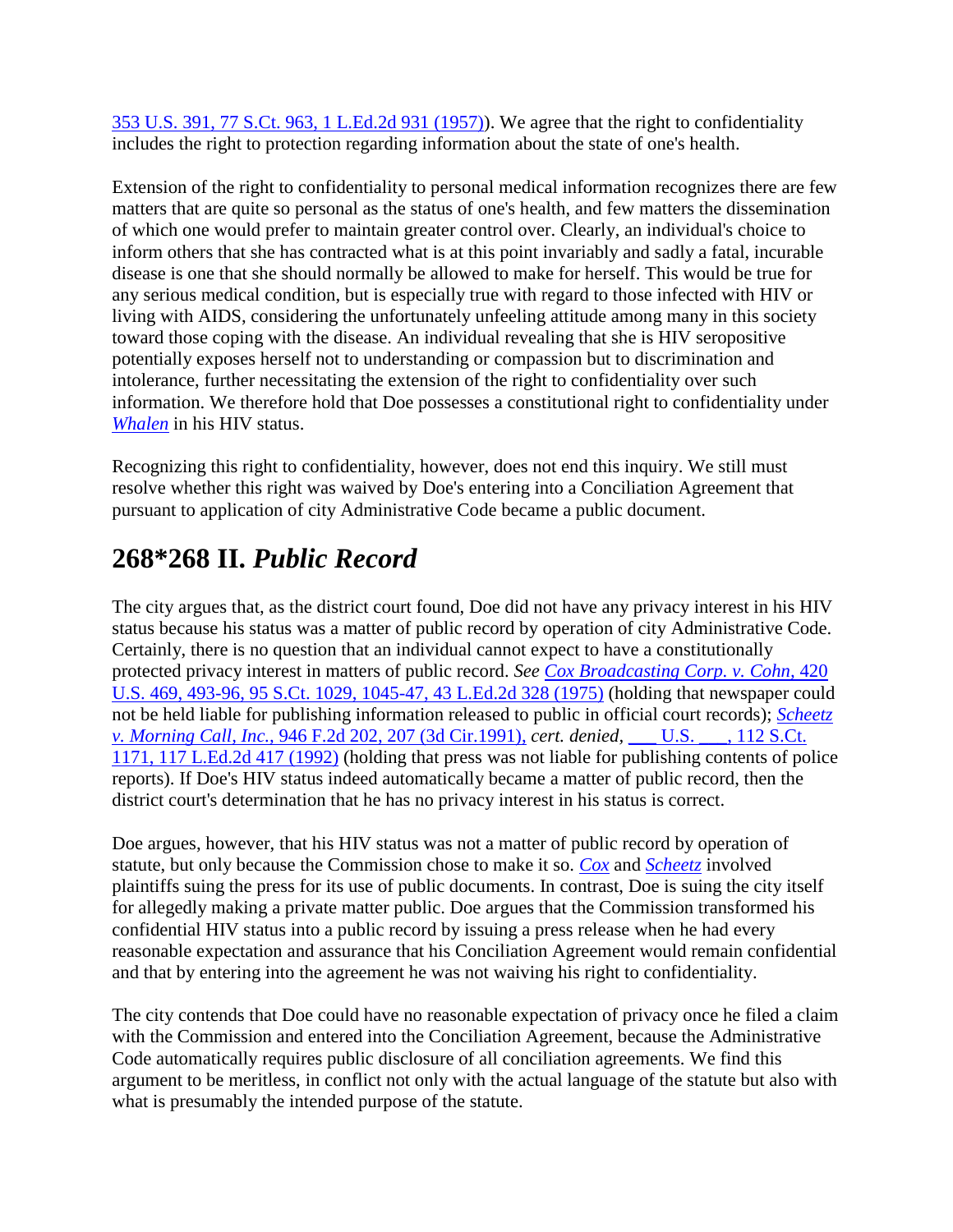The statute does not lend itself to the absolute reading the city now tries to give to it. The city seems to regard the Administrative Code as requiring without exception public pronouncement of the intimate details of conciliation agreements. In fact, the pertinent section of the administrative code states that conciliation agreements "shall be made public *unless* the complainant and respondent agree otherwise and the commission determines that disclosure is not required." Administrative Code, § 8-115(d) (emphasis added). The statute itself contemplates exceptions to the general rule in cases where the parties and the Commission agree. Moreover, the statute gives the Commission discretion to determine if disclosure is not required, in cases where, perhaps, publication of the details of a situation might identify an individual expecting to have his privacy respected. It is not, therefore, the statute that is objectionable, but the exercise of discretion by the Commission to reveal the details of Doe's Conciliation Agreement despite the obvious indications that both parties wished the details to remain confidential.

We also note that the city's argument ignores the very nature of a Commission on Human Rights. The city essentially contends that any individual seeking assistance from the particular public agency specifically authorized to vindicate his human and civil rights automatically relinquishes any rights of privacy he might have regarding his claim. This ignores the fact that the purpose of the Commission is to protect the human rights of the people of New York, which include the right to privacy in certain types of personal information. An Orwellian statute that mindlessly and indifferently mandated that any and all information provided to the Commission automatically became a public record — even in cases where the reason the complainant went to the Commission was because of a violation of a right to privacy — would be patently inconsistent with the protection of individual privacy rights, and thereby inconsistent with the purposes of the Commission. Certainly, there are times that the Commission deals with issues and situations for which publicity can bring appropriate pressure to bear on the respondent in a discrimination suit and deter others from discriminating in the same way, thus serving the purposes of the Commission. Presumably, 269\*269 it is for that reason that the Administrative Code provides for public dissemination of some conciliation agreements. There are other times, however, when the intensely personal nature of a discrimination complaint — such as the instant case — requires and deserves privacy in order to protect the rights of the complainants. Again, presumably, that is why the statute provides the Commission with the discretion to maintain the privacy of some conciliation agreements. To claim, however, that because the Commission is a public agency *all* information provided to it is automatically a matter of public record is to undermine entirely the purpose of a Commission on Human Rights, and to heedlessly make public that which is often surely intended to remain private. We refuse to believe that the statute could have been intended to yield such a result.

Agreeing that Doe has absolutely no right — as a matter of law — to confidentiality in his HIV status because it is a public record would give the Commission the benefit of its own alleged wrongdoing. The Conciliation Agreement was not a public record until the Commission, pursuant to city Administrative Code, chose to make it one.

Such a plain reading of the Administrative Code demonstrates why the dismissal pursuant to Fed.R.Civ.P. 12(b)(6) must be reversed. Accepting Doe's allegations as true, as we must on this review, Doe has set forth facts supporting his claim that his right to confidentiality was not waived by his filing a claim with the Commission and agreeing to the Conciliation Agreement.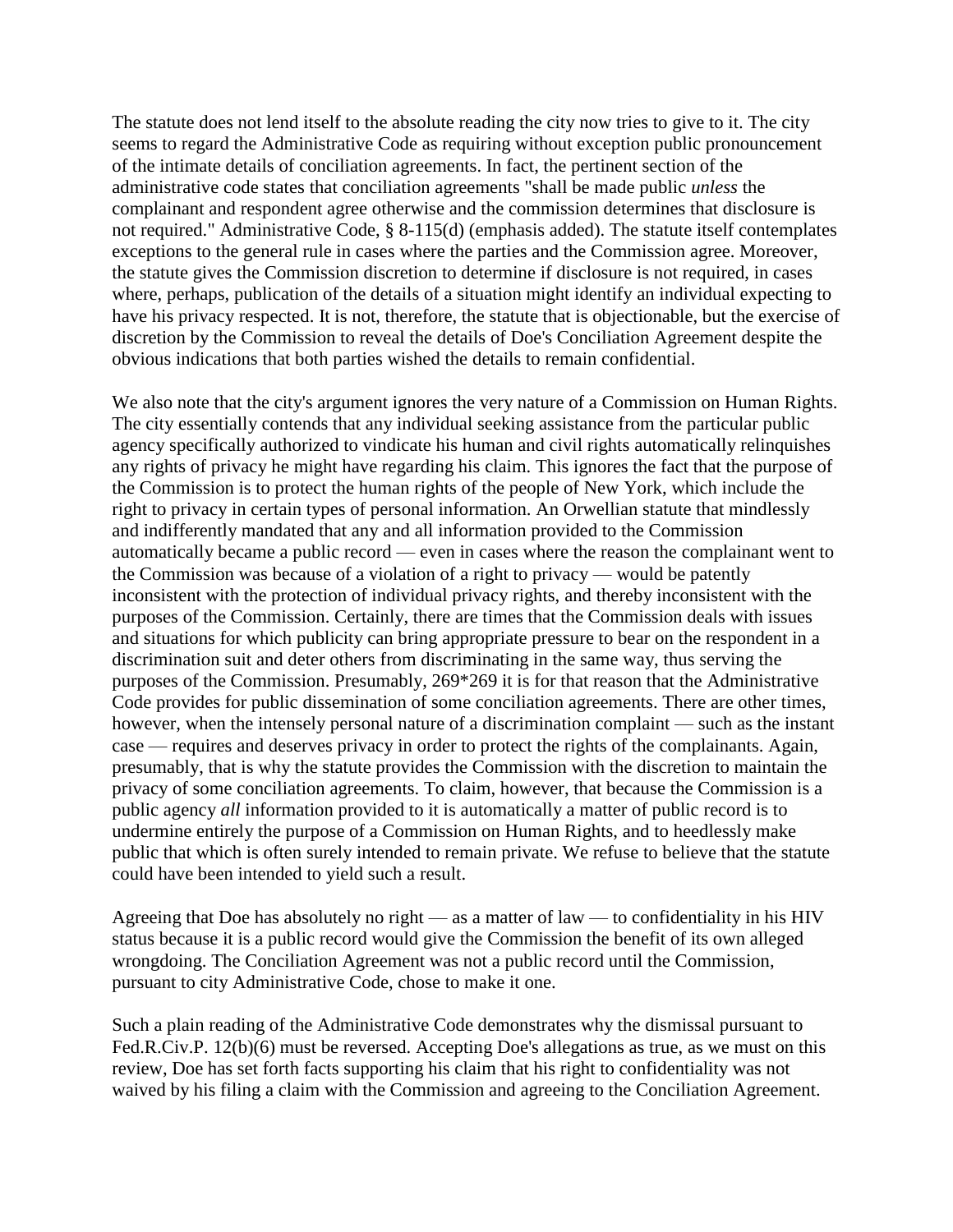Doe could quite conceivably prove based on the facts in his complaint that reading the Administrative Code and the Conciliation Agreement in tandem led him to believe that the Commission would exercise its discretion to protect his constitutional right to confidentiality, rather than to extinguish it. Moreover, Doe might be able to prove at trial that the Commission's "So Order[ing]" of the Conciliation Agreement — including the agreement's confidentiality clause — was, in effect, a determination that disclosure was not required, a determination the subsequent reversal of which violated Doe's confidentiality rights. It is possible, of course, that Doe knew when entering into the Conciliation Agreement that the agreement would become a matter of public record, despite the confidentiality clause in the settlement, and that he thereby waived his privacy interest. *Cf. [Fraternal Order of Police Lodge No. 5 v. City of Philadelphia,](http://scholar.google.co.in/scholar_case?case=12444027463943179437&hl=en&as_sdt=2,5&as_vis=1)* [812 F.2d 105, 111 \(3d Cir.1987\)](http://scholar.google.co.in/scholar_case?case=12444027463943179437&hl=en&as_sdt=2,5&as_vis=1) (right to privacy can be waived). We also note that, in light of the Administrative Code's provision for publication of conciliation agreements, an individual possessing a right to confidentiality could waive that right if she failed to take the precaution of getting the respondent and the Commission to agree to confidentiality. In this case, however, Doe has pleaded facts consistent with non-waiver, alleging that he signed the Conciliation Agreement with the understanding that the parties and the Commission agreed to protect his identity. For that reason, dismissal for failure to state a claim was unwarranted.

### **III.** *Summary*

In sum, we hold that Doe has a right to privacy (or confidentiality) in his HIV status, because his personal medical condition is a matter that he is normally entitled to keep private. We also hold that Doe's HIV status did not, as a matter of law, automatically become a public record when he filed his claim with the Commission and entered into the Conciliation Agreement.

Still to be resolved is whether the city had a substantial interest in issuing the press release announcing the Conciliation Agreement that outweighs Doe's privacy interest. Our holding that Doe's HIV status did not automatically become a matter of public record by virtue of city Administrative Code does not necessarily mean that he will ultimately prevail. Doe's right to confidentiality in his HIV status is no more absolute than the right to control access to other types of personal information. *See Westinghouse,* 638 F.2d at 578. Rather, the city's interest in disseminating information concerning conciliation agreements must be "substantial" and must be balanced against Doe's right to confidentiality. *See Barry,* 712 F.2d at 1559-60 (holding that "some form of intermediate scrutiny or balancing approach is appropriate as a standard of review" and that interest of 270\*270 government must be shown to be "substantial").

Moreover, because this case comes to us from a grant of a Rule 12(b)(6) motion, there are numerous factual issues still to be resolved, including but not limited to whether Doe actually waived his constitutional right and whether the city's press release actually identified Doe. The resolution of these issues will have to take place in further proceedings consistent with this opinion.

# **CONCLUSION**